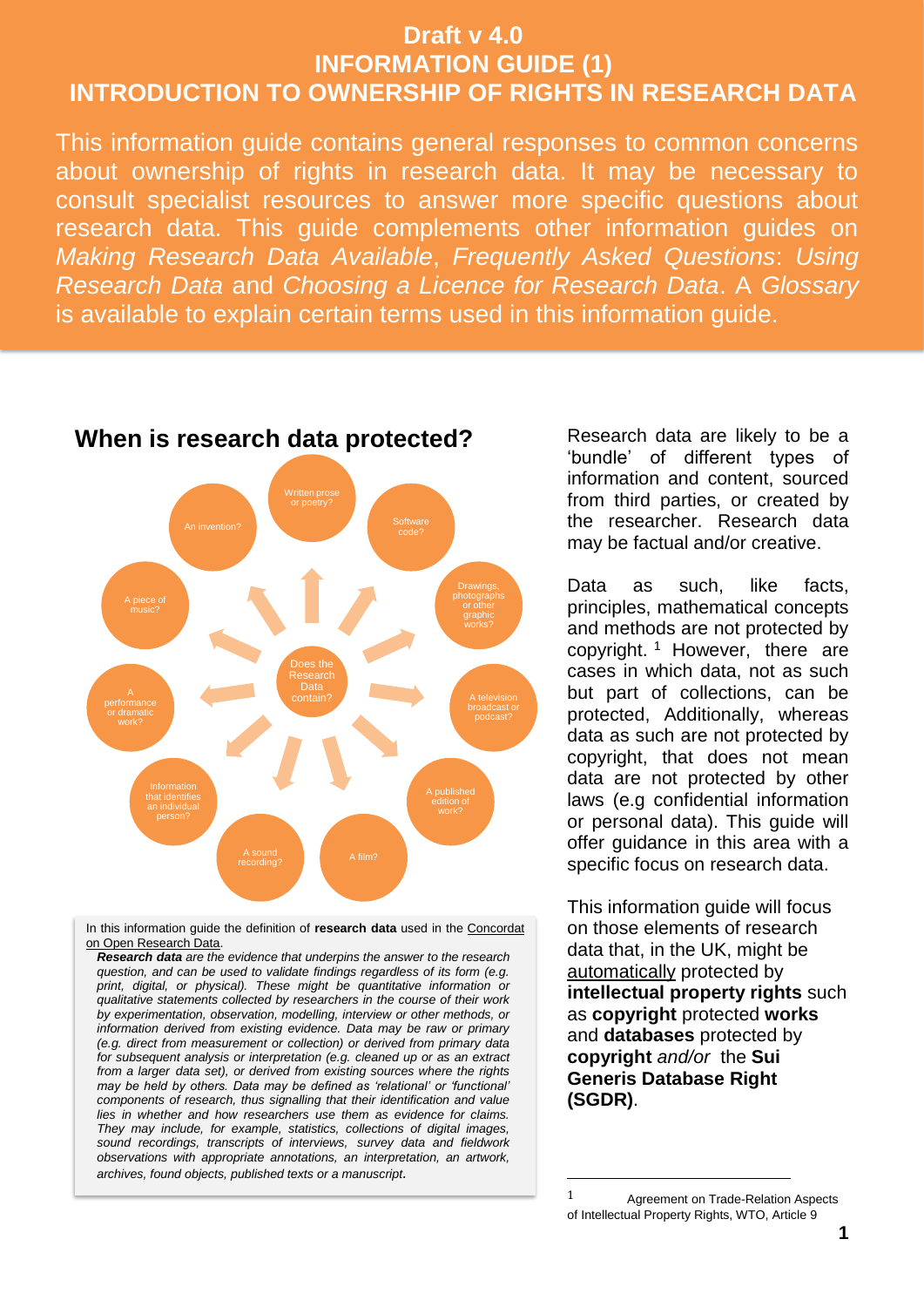# **How does rules on research data impact on use?**

Research data may be: -

- Automatically protected by the law;
- Regulated by contract.

Multiple types of protection might exist in research data, or there may be elements that have no legal protection.



As explained in this information guide, the **default position is that the owners of protected rights can restrict the use of those rights**.

**Licensing** is a way to stipulate when and how protected rights in research data can be used by others. Our information guides on *Making Research Data Available*  and *Choosing a Licence for Research Data* provide further information on how to make research data available through licensing.

Our information guide on *Using Research Data* explores some of the concepts that are important when thinking about using data created by another researcher.

Before thinking about licensing or using research data, it is important to understand the rights that can arise automatically in the UK in research data. The rest of this guide will discuss copyright and the database right.

**Sui Generis Database Right – SGDR** is a right protecting databases where there has been a substantial investment in obtaining, verifying or presenting the data. *You can read more about SGDR on pages 3-4 of this information guide.*

**Copyright** is a property right in certain types of works. Some works are original, but copyright also protects some non-original work. Copyright does not protect ideas. *You can read more about copyright on pages 5-6 of this information guide.*

**Confidentiality** protects confidential information. This might be imposed by a contract or if the information is marked confidential. Use of confidential information might give rise to a claim for compensation if confidentiality is breached.

**Data Subject Rights** arise in information that identifies individuals and are recognised by **data protection** laws in the UK and EU. The [Information](https://ico.org.uk/)  [Commissioner's Office](https://ico.org.uk/) oversees the implementation and enforcement of data protection law in the UK.

**Patents** are registered rights in novel inventions of products or processes. Patent protection is not discussed in this guide.

Some research data may not benefit from any legal protection, although moral and ethical considerations may apply.

## **1. Sui Generis Database Right (SGDR)**

For legal purposes, a '**database**' means "a collection of independent works, data or other materials arranged in a systematic or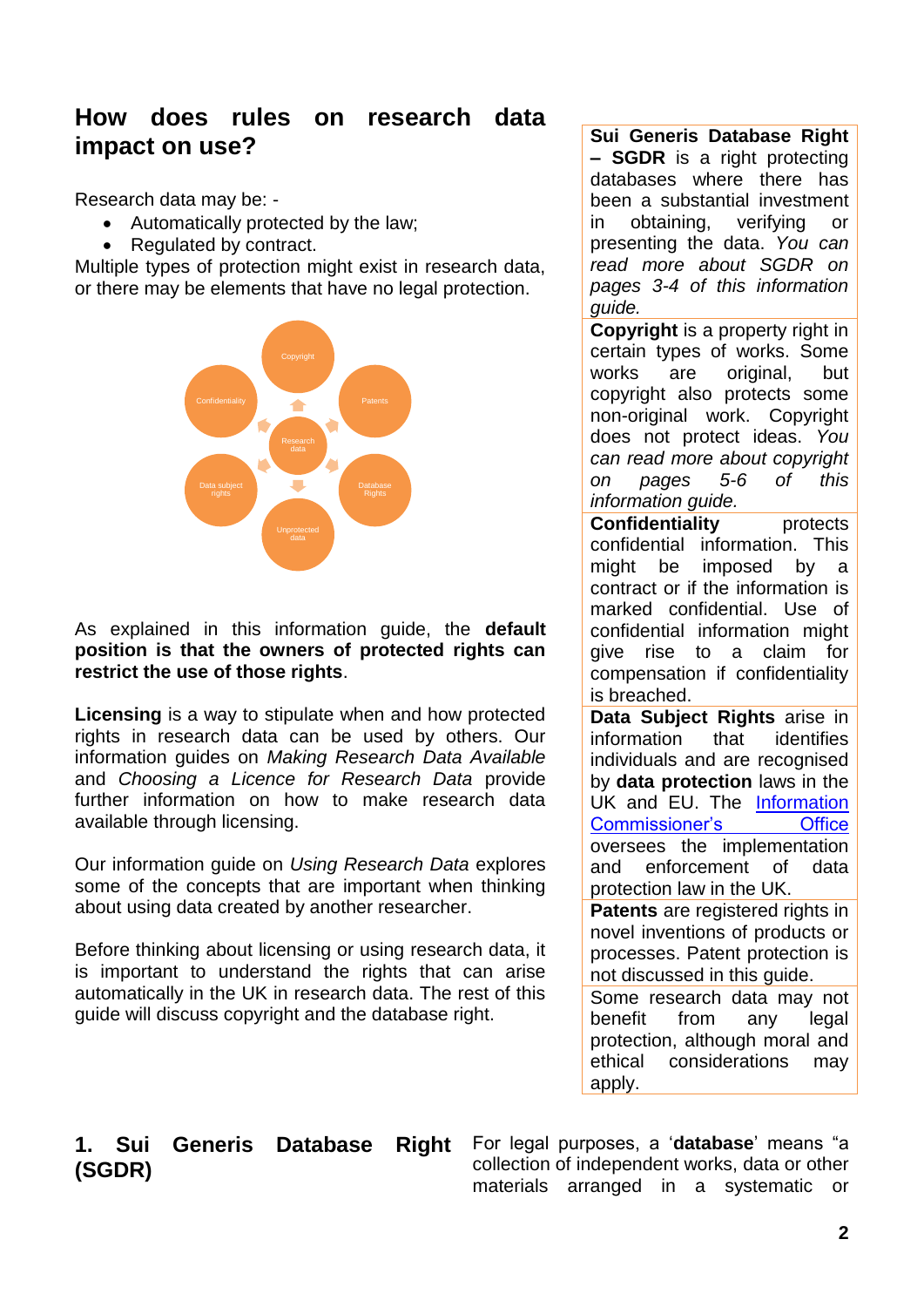methodical way and individually accessible by electronic or other means."

Databases are not automatically protected by law unless: -

- (1) the **selection or arrangement** of the contents are **the author's own intellectual creation** – in which case **copyright** protection applies to the structure of the database; or
- (2) they qualify for a special IP right (called the **sui generis database right (SGDR))**  because there has been a **substantial investment** in **obtaining,<sup>2</sup> verifying or presenting the contents** of a database (e.g. a database of poetry titles).

The content of a database can *also* be composed of copyright protected works in the first place, such as a database of scholarly articles. However in this case it is not the copyright in the database that extends to the content, there are simply two independent copyrights in the same database: the copyright in the database structure if it is sufficiently original, and the (independent) copyright in the element constituting the database. In addition there also may be a SGDR right in the substantial investment in the database. The latter protects the database from substantial extractions, therefore effectively offering a form of protection to data that would otherwise not be protected.



### **How long does SGDR last?**

 $\overline{\phantom{a}}$ 

2 Courts have distinguished 'obtaining' (recording existing data such as the number of goals at a football match) from 'creating' data (e.g. creating football fixture lists). The latter do not qualify for SGDR protection.

The SGDR applies in the EU for **15 years**  (renewable if further substantial investment in the database).

### **Who owns SGDR?**

SGDR is owned by the **maker** of the database, which is usually the person or entity who bears the financial risk.

**Financial risk in academic research** In academic research the financial risk of projects is usually borne by the funder or institution (an institution's insurance cover might provide backing for unfunded research projects). It is therefore possible that the SGDR in a database produced during research may be owned by the funder or institution, even where copyright arising in the database may be owned by the researcher. However, contracts among the different parties (funders, universities, researchers, etc may provide differently.

It is important to check the terms of any funding or collaboration agreement to see whether ownership of the deliverables is specified.

## **What can SGDR owners do?**

The SGDR will protect a database from extraction (copying) of substantial amount of data, or repeated extraction of insubstantial amount, therefore effectively extending protection to the data.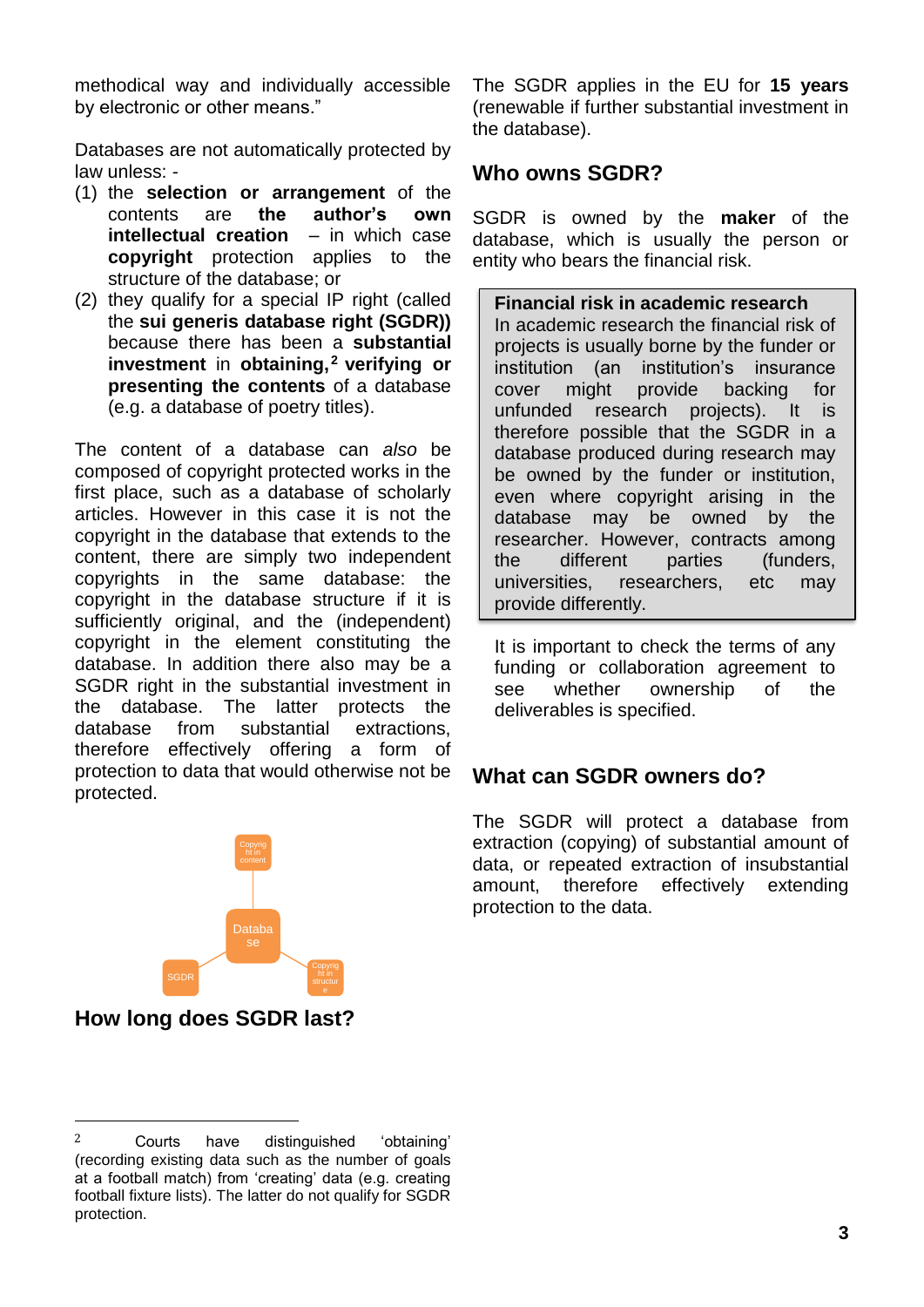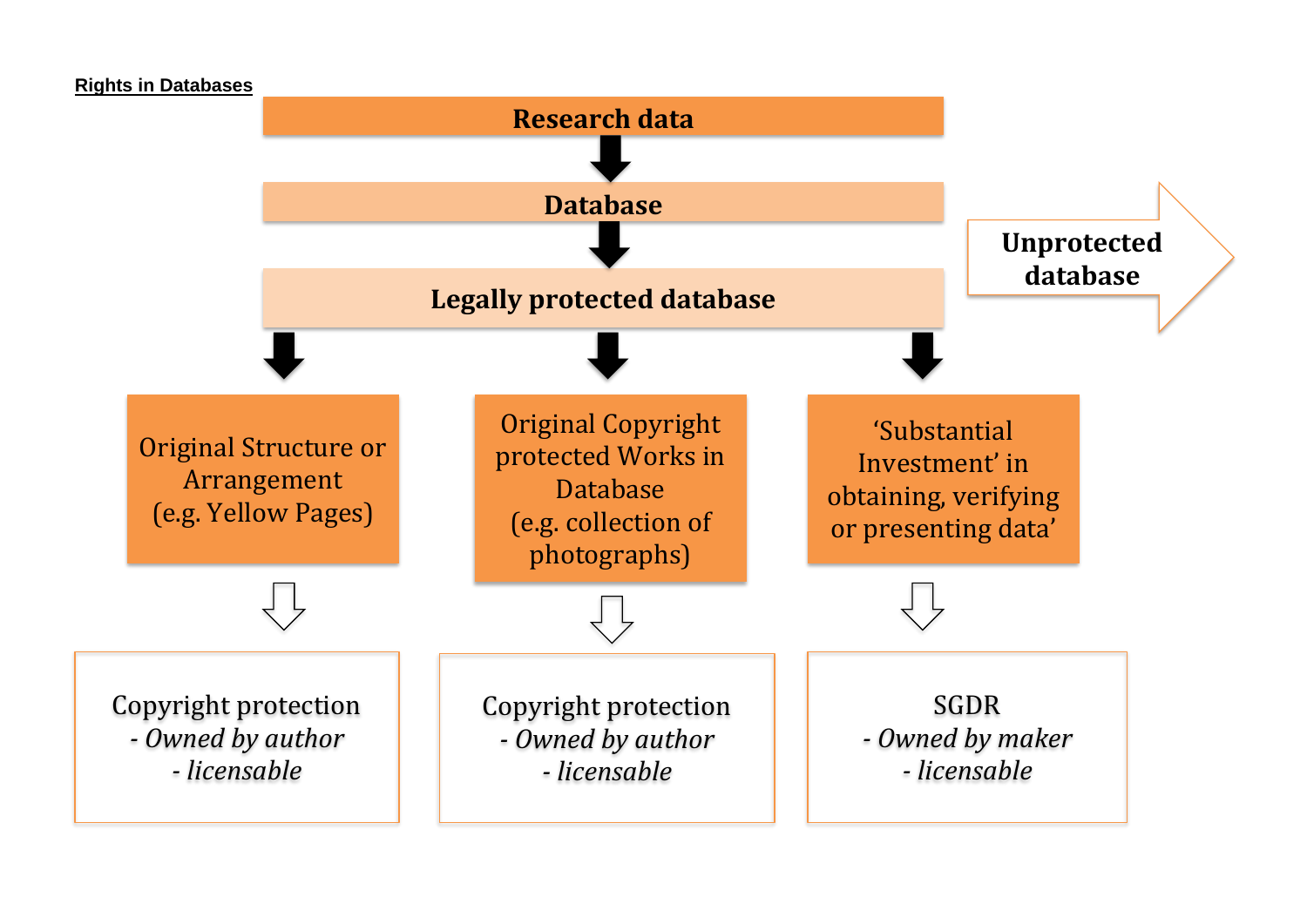## **2. Copyright law**

**Copyright** protection arises automatically. The UK requires works to be fixed (expressed or recorded in some way) before they are protected.

Original **literary, musical, dramatic**<sup>3</sup> and **artistic** works may be protected by copyright law. Certain non-original works such as the **typographical arrangement** of **published editions**, **sound recordings, broadcasts**, and **films** <sup>4</sup> are also protected by copyright.<sup>5</sup> The **structure of databases** can also be protected by copyright – see the next section for more detail.

Copyright law does not protect ideas that are not expressed in an original form of expression – for example, recipes and magic tricks. There is no requirement to use the © symbol in the UK, although this is common practice.

Copyright law grants the owner the exclusive right to control certain rights such as reproduction, redistribution, communication to the public etc.

## **Who owns copyright?**

 $\overline{a}$ 

| Type of work | Default* Owner |
|--------------|----------------|
| Literary     | Author         |
| Musical      | Author         |
| Dramatic     | Author         |
| Artistic     | Author         |
| Database     | Author         |

 $3$  A dramatic work must be capable of being communicated in motion – e.g. a choreographed dance

5 These are called 'related rights' in international copyright law.

| Sound Recording  | Producer                  |
|------------------|---------------------------|
| Film             | Joint: Producer &         |
|                  | <b>Principal Director</b> |
| <b>Broadcast</b> | Person making             |
|                  | broadcast                 |
| Typographical    | Publisher                 |
| arrangement      |                           |

\*Can be varied by contract

The **author** is usually the person creating the work, but if the work is created jointly, it may be jointly owned, and if a work is created by someone in the course of a contract of employment it may be owned by the employer (depending on the contract).

#### **Copyright ownership in academic institutions**

Copyright ownership in the contracts of employees and researchers working for academic institutions often vary the statutory rule that an employer owns its employees copyright. It is essential to check the employment contract and the Intellectual Property Policy of an institution to understand who owns copyright. Practice can vary from institution to institution.

## **How long does copyright last?**

In the UK, as well as EU countries, copyright protection lasts for: -

| Type of work | Length of copyright protection |
|--------------|--------------------------------|
| Literary     | Lifetime of Author plus 70     |
|              | years**                        |
| Musical      | Lifetime of Author plus 70     |
|              | vears                          |
| Dramatic     | Lifetime of Author plus 70     |
|              | vears                          |
| Artistic     | Lifetime of Author plus 70     |
|              | vears                          |
| Database     | Lifetime of Author plus 70     |
| Sound        | 50 years from date of          |
| Recording    | recording/publication          |

 $4$  Copyright in the recording of the film is protected separately from the dramatic work being filmed.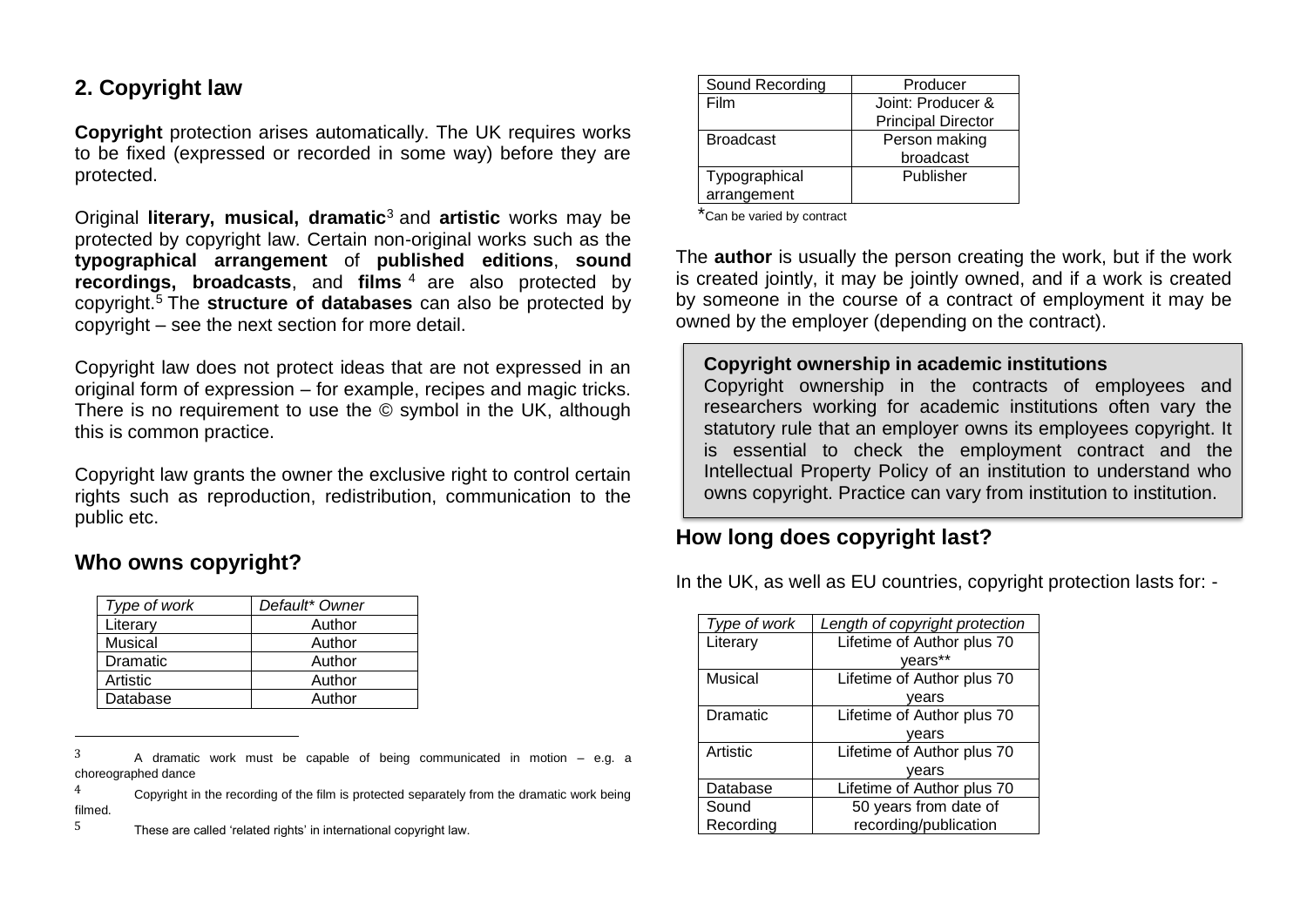| Film <sup>6</sup> | Lifetime of the last to die of |
|-------------------|--------------------------------|
|                   | the Principal                  |
|                   | Director/Screenplay            |
|                   | Writer/Composer plus 70        |
|                   | vears                          |
| <b>Broadcast</b>  | 50 years from first broadcast  |
| Typographical     | 25 years from publication      |
| arrangement       |                                |

\*\* i.e. where the author died before 1948

 $\overline{\phantom{a}}$ 

After expiry of these periods, the work enters the **public domain**.

 $^6$  The film recording is protected separately from any copyright in the dramatic work being filmed. The film script might also attract literary copyright. The idea, characters and title of a film are usually not protected.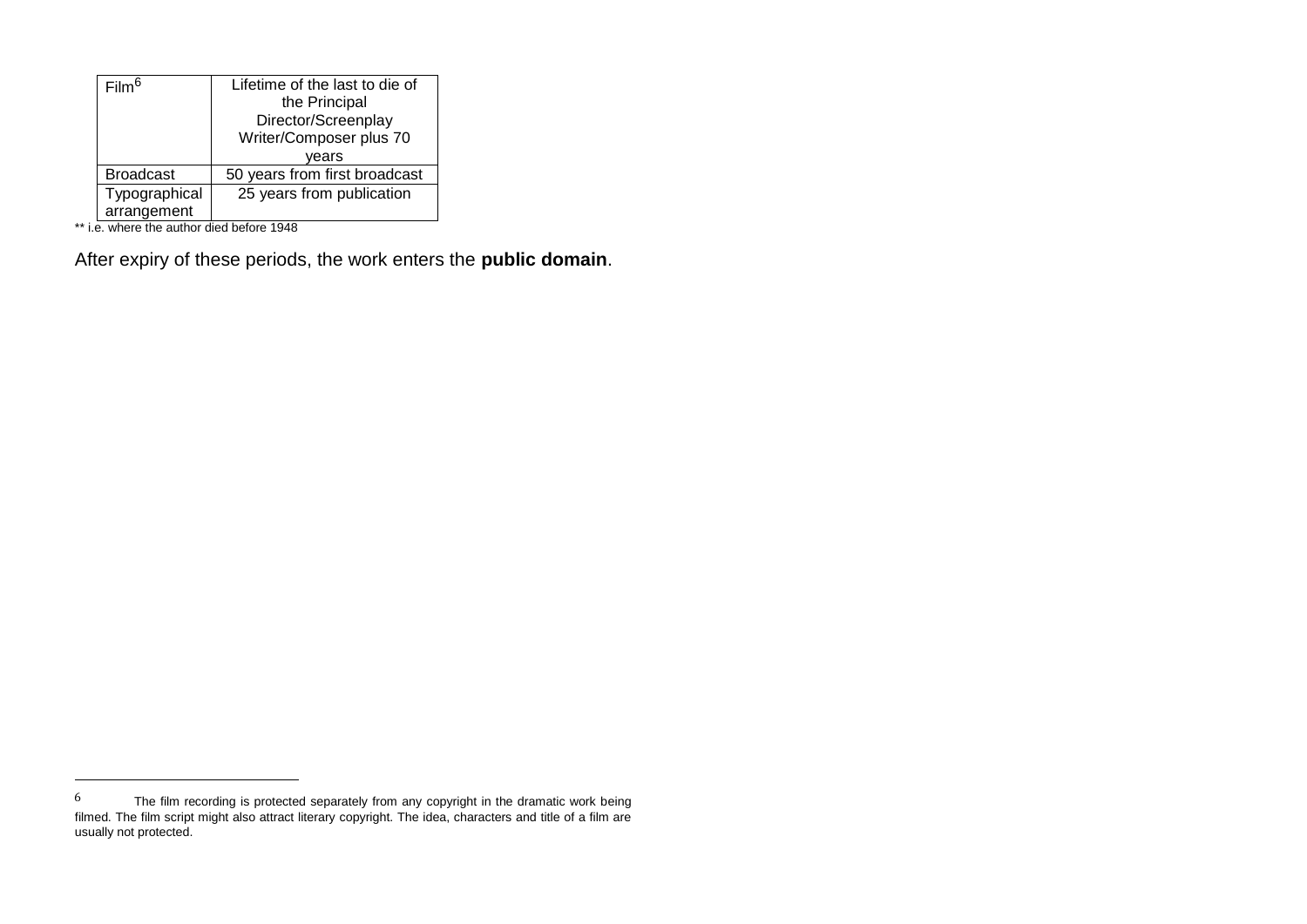### **What can copyright owners do?**

You can read more about copyright at [CopyrightUser.org.](https://www.copyrightuser.org/)

Copyright owners have rights to restrict certain acts in relation to the protected work such as copying, distributing and communicating the work to the public. The effect is that in most instances use of copyright protected works requires permission from the owner.

**Moral rights** are additional rights in copyright works. These give the original author of a copyright work the right to: -

- be **attributed** as the author
- protect the integrity of the work (i.e. to object to alteration or derogatory treatment of the work).
- Object to false attribution; and
- Privacy in certain (personal) photographs and films.

Moral rights can be **waived** but they cannot be transferred.

Where **moral rights** arise in original copyright protected works, these rights belong to the **original author** and cannot be transferred although they can be waived.

## **Using copyright protected works**

In the EU, there is no concept of '**fair use'** of works protected by copyright (or SGDR).

There are some limited **exceptions** which permit use of protected copyright works in scenarios such as: -

- **Fair dealing** for [quotation, criticism and review](http://www.copyrightuser.org/understand/exceptions/quotation/)
- Fair dealing for [parody & pastiche](http://www.copyrightuser.org/understand/exceptions/parody-pastiche/)
- Fair dealing for [news reporting](http://www.copyrightuser.org/understand/exceptions/news-reporting/)
- Fair dealing for [research & private study](http://www.copyrightuser.org/understand/exceptions/research-private-study/)
- Non-commercial [text and data mining](http://www.copyrightuser.org/understand/exceptions/text-data-mining/)
- [Disability](http://www.copyrightuser.org/understand/exceptions/disability/) enablement

[Libraries,](http://www.copyrightuser.org/educate/intermediaries/libraries/) [museums, galleries](http://www.copyrightuser.org/educate/intermediaries/museums-and-galleries/) and [archives](http://www.copyrightuser.org/educate/intermediaries/archives/) and other [education](http://www.copyrightuser.org/understand/exceptions/education/) institutions also benefit from some limited exceptions. You can read more about copyright exceptions at [CopyrightUser.org.](http://www.copyrightuser.org/understand/exceptions/)

If an exception does not apply, then permission is required. However, an owner may grant a standard permission using a **licence**.

Depending on the type of licence, free use of the research data may be permitted, allowing for **use**/**re-use** or **re-mixing**. Other research data may be subject to certain conditions such as **attribution** of the original research data owner, or attribution of the owners of other rights in the research data. More restrictive licences may prevent using the research data for commercial purposes or not altering the research data.

If the research data does not specify a licence, it is necessary to consider whether use of any protected content within the research data would **infringe** the rights of anyone.

### **Using research data globally?**



Although copyright principles apply in most countries, there are variations and the law in force should always be researched.

### **Orphan Works**

Copyright works where ownership is unknown or where the owner cannot be found are often called '**[orphan works'](http://www.copyrightuser.org/understand/exceptions/orphan-works/)**. This does not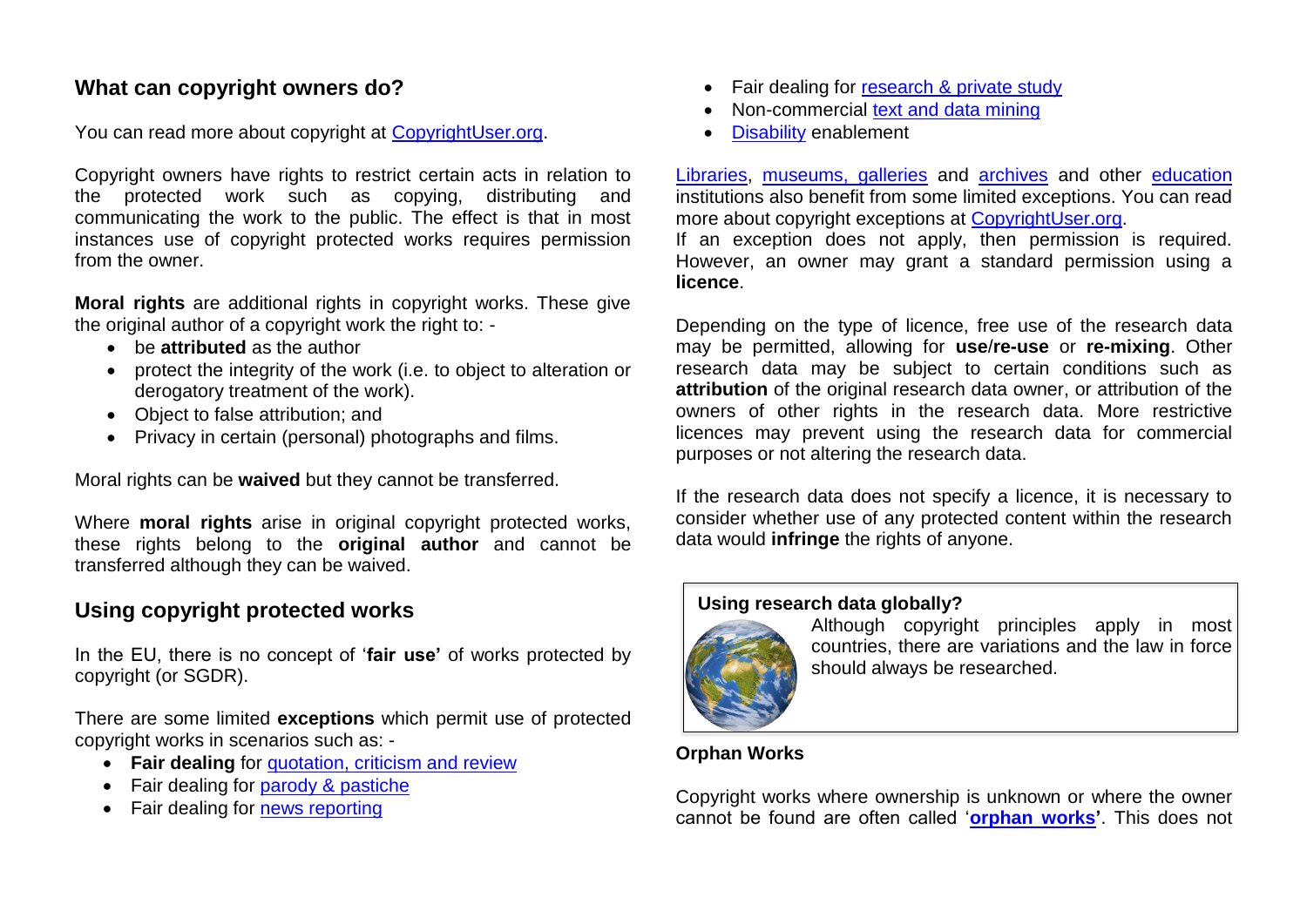mean they can be freely used. The UK government operates an [Orphan Works Register](https://www.gov.uk/guidance/copyright-orphan-works) and provides a scheme for licensing orphan works.

#### **More Information**

More Information Guides

- *Making Research Data Available*
- *Choosing a Licence for Research Data*
- *Frequently Asked Questions: Using Research Data*

You can find out more about rights in research data from:

- The [Intellectual Property Office](https://www.gov.uk/government/organisations/intellectual-property-office)
- [CopyrightUser.org](http://www.copyrightuser.org/)
- [UK Data Service](https://www.ukdataservice.ac.uk/get-data/other-providers/open-data)
- [UK Data Archive](http://www.data-archive.ac.uk/)
- **[OpenMinTeD](http://openminted.eu/)**
- **[OpenAIRE](https://www.openaire.eu/)**
- **[Horizon 2020 Open Research Data Pilot](http://ec.europa.eu/research/participants/docs/h2020-funding-guide/cross-cutting-issues/open-access-data-management/data-management_en.htm)**
- [Day Thomson, S., Preserving Social Media, Digital Preservation Coalition 2016](https://www.dpconline.org/docs/technology-watch-reports/1486-twr16-01/file)

Some useful legal sources:

- Copyright, Designs and Patents Act 1988
- Directive 96/9/EC of 11 March 1996 on the legal protection of databases
- The General Data Protection Regulation (GDPR) (EU) 2016/679
- Agreement on Trade-Related aspects of Intellectual Property Rights (TRIPS), WTO, 1995

.

*The production of this information guide has been supported by CREATe, University of Glasgow, the University of Glasgow Research Information Management Services and Jisc.* Suggested citation: *Information Guide: Introduction to Ownership of Rights in Research Data,* CREATe, University of Glasgow, 2018 *Published under a Creative Commons Attribution Licence – CC-BY 4.0*